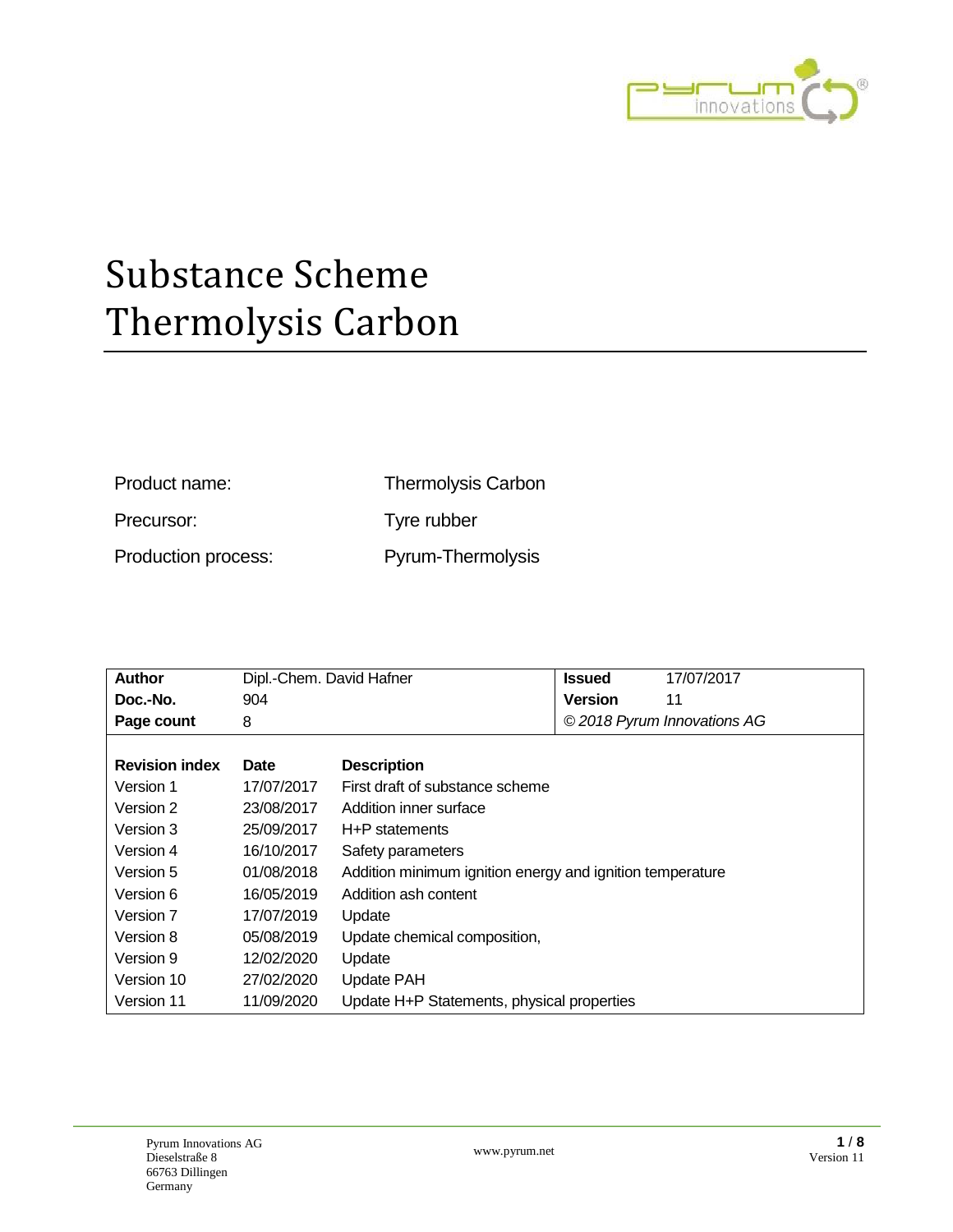

### **Table of contents**

| $\mathbf{1}$   |     |  |  |  |  |
|----------------|-----|--|--|--|--|
| $\overline{c}$ |     |  |  |  |  |
| 3              |     |  |  |  |  |
| $\overline{4}$ |     |  |  |  |  |
| 5              |     |  |  |  |  |
|                | 5.1 |  |  |  |  |
|                | 5.2 |  |  |  |  |
|                | 5.3 |  |  |  |  |
|                | 5.4 |  |  |  |  |
|                | 5.5 |  |  |  |  |
| 6              |     |  |  |  |  |
| 7              |     |  |  |  |  |
| 8              |     |  |  |  |  |
| 9              |     |  |  |  |  |
|                | 9.1 |  |  |  |  |
|                | 9.2 |  |  |  |  |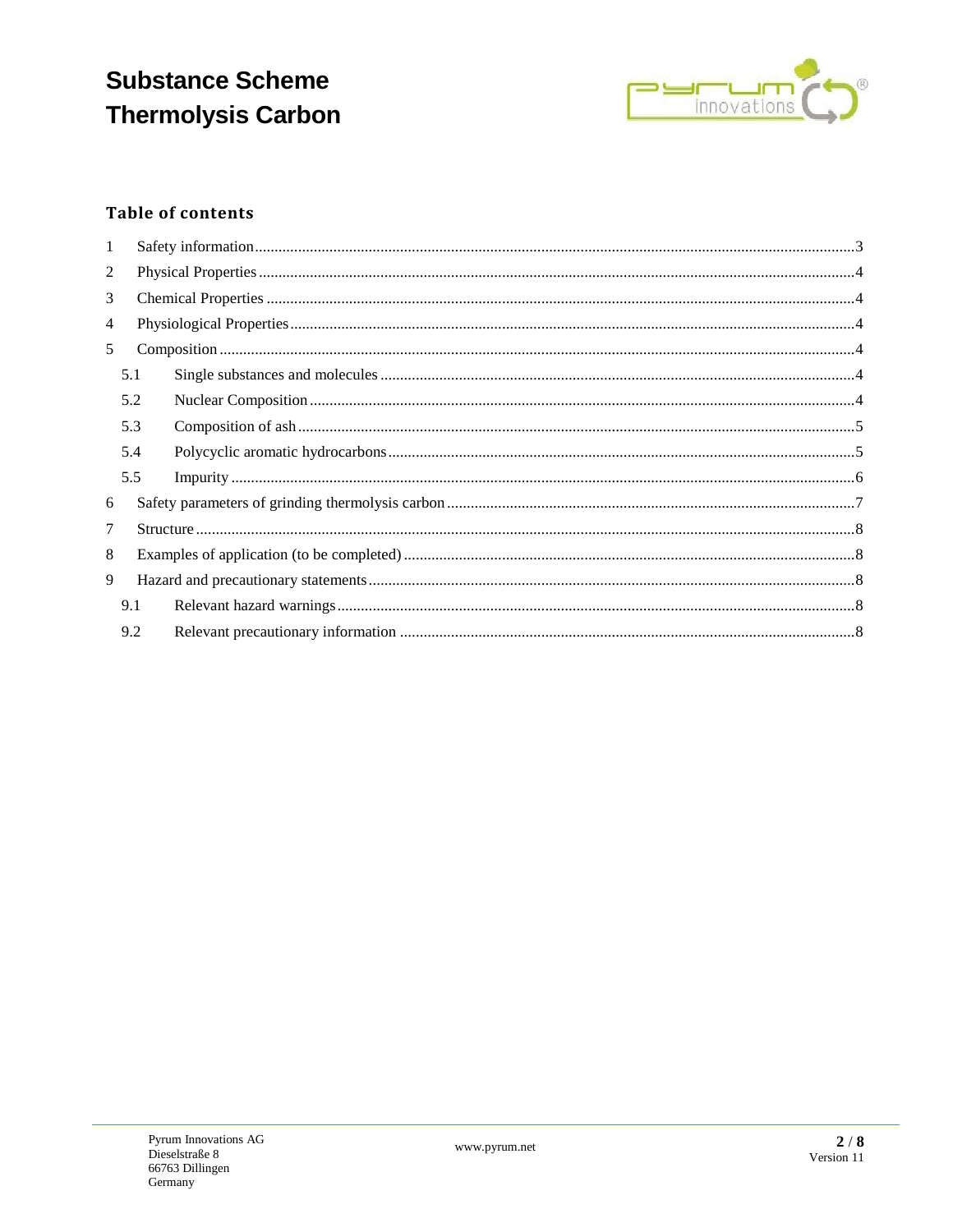

#### <span id="page-2-0"></span>**1 Safety information**

No relevant hazard notes for packaging and safety data sheet according to GHS

Table 1: Recommended personal protection equipment

| PPE - long clothing | Safety shoes | <b>Breathing protection</b> | Resistant gloves |
|---------------------|--------------|-----------------------------|------------------|
|                     |              |                             |                  |
| Safety goggles      |              |                             |                  |

Table 2: Relevant warning signals and prohibitions for technical applications

| No open flames | Danger of explosive<br>atmosphere |  |
|----------------|-----------------------------------|--|

All safety information is based on experience and is merely intended to assist and sensibilize the user. It does not replace the user's risk and danger assessment in any way.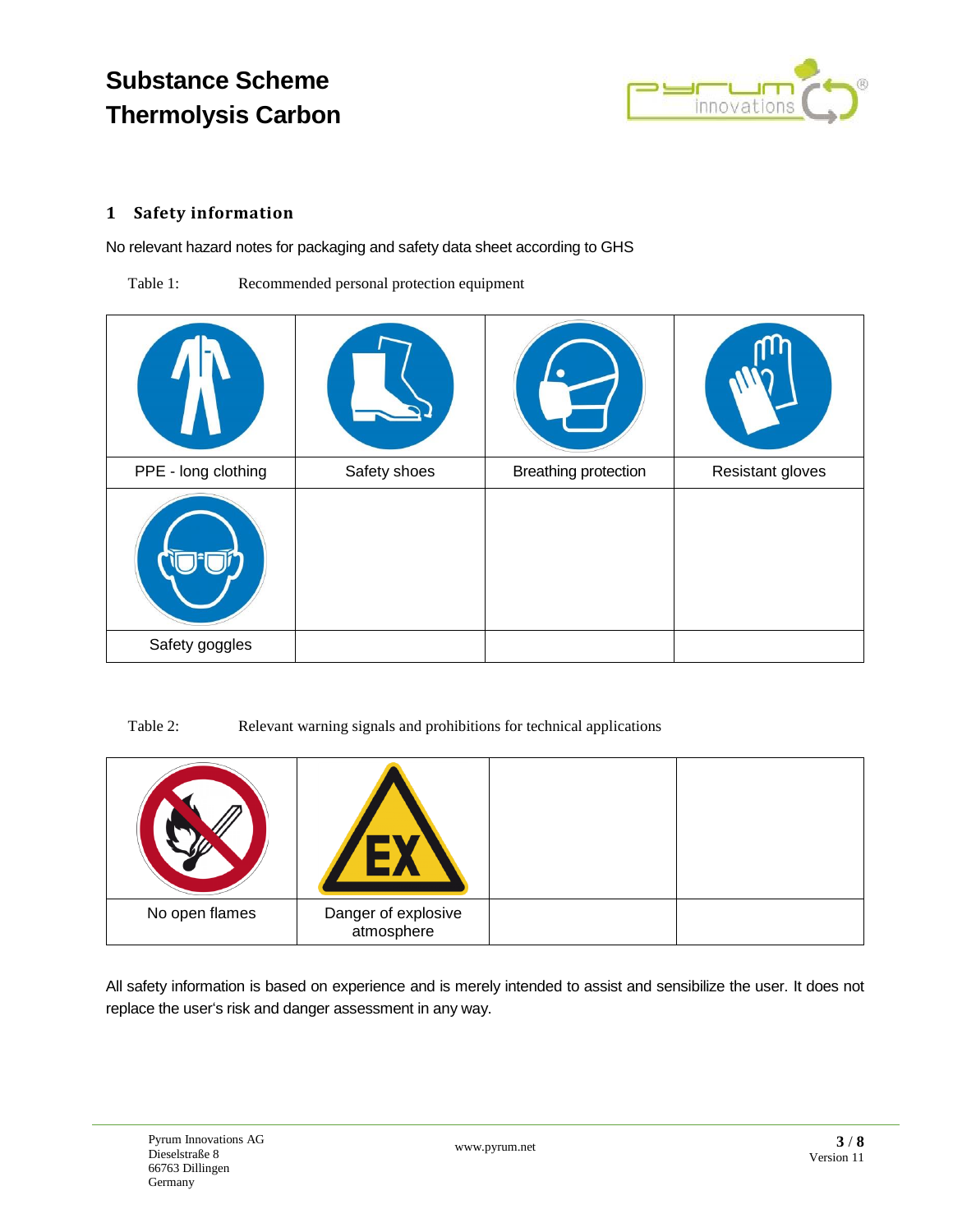

#### <span id="page-3-0"></span>**2 Physical Properties**

| state of aggregation:        | solid                                                        |                      |
|------------------------------|--------------------------------------------------------------|----------------------|
| colour:                      | black, grey                                                  |                      |
| calorific value:             | 25000-28000 kJ/kg (dry)                                      | DIN 51900-3          |
| bulk density:                | 300-500 kg/m <sup>3</sup>                                    |                      |
| iodine number:               | $114,5 + 1$ g/kg                                             | ASTM D 1510-13       |
| solubility:                  | non soluble                                                  |                      |
| wettability:                 | low                                                          |                      |
| dust accumulation:           | Dust accumulation with air can result in explosive mixtures. |                      |
| BET:                         | $50 \text{ m}^2\text{/g}$                                    | DIN ISO 9277:2014-01 |
| <b>BET</b> after activation: | $480 - 525$ m <sup>2</sup> /g                                |                      |

#### <span id="page-3-1"></span>**3 Chemical Properties**

Sulfuric components can be dissolved by abundant humidity. To be regarded concerning the choice of materials in contact with thermolysis carbon. Slow proceeding corrosion is possible.

#### <span id="page-3-2"></span>**4 Physiological Properties**

| smell:    | characteristic, slightly sulfuric |  |
|-----------|-----------------------------------|--|
| toxicity: | see safety data sheet             |  |

#### <span id="page-3-3"></span>**5 Composition**

<span id="page-3-4"></span>The values represent a measured maximum, if not specified differently.

#### **5.1 Single substances and molecules**

| <b>Volatiles</b> | < 2.00      | wt. -% | DIN 51720            |
|------------------|-------------|--------|----------------------|
| Water content:   | $0.4 - 0.7$ | wt.-%  | <b>DIN ISO 11465</b> |

#### <span id="page-3-5"></span>**5.2 Nuclear Composition**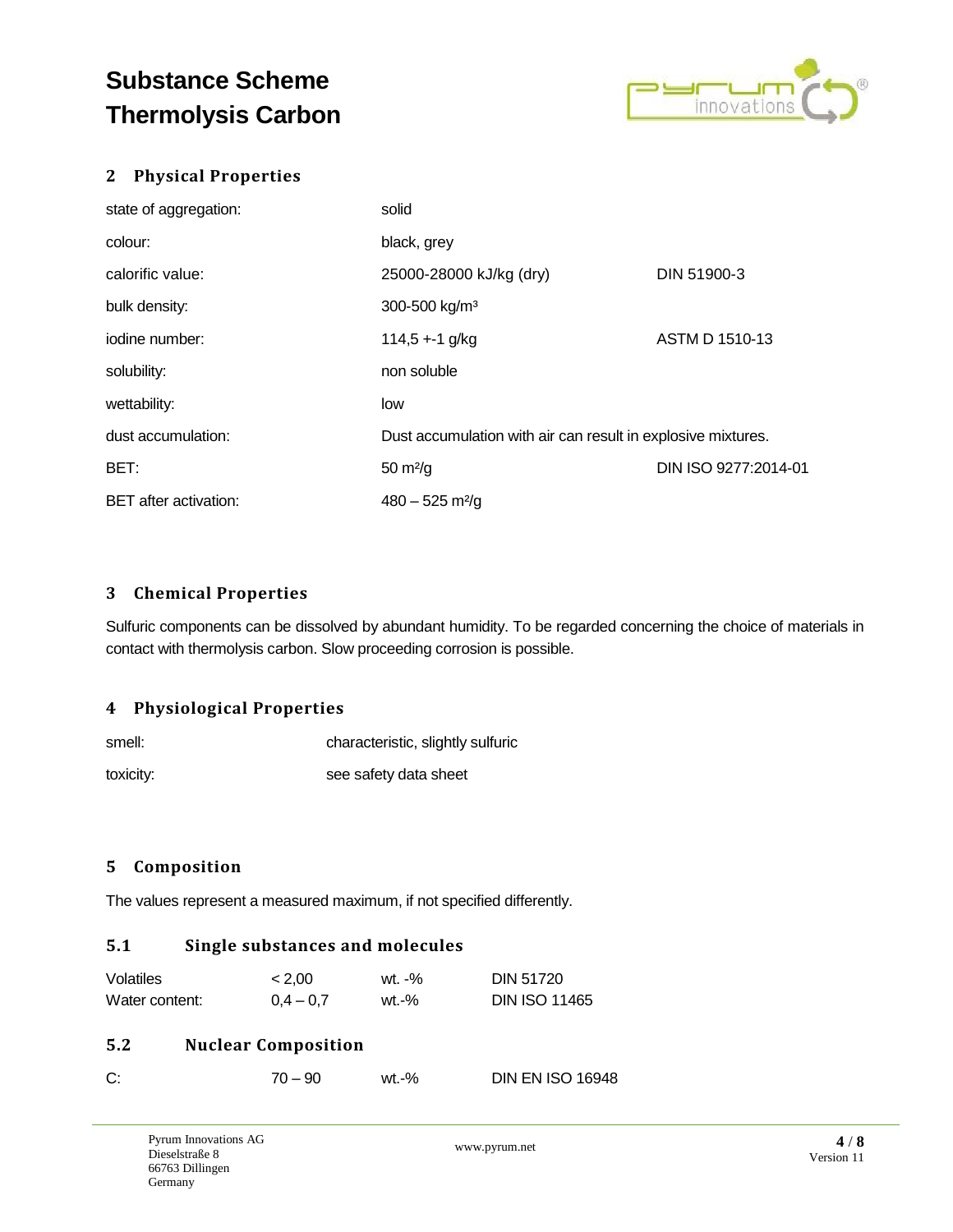

| < 0.25 | $wt.-%$ | <b>DIN EN ISO 16948</b>                          |
|--------|---------|--------------------------------------------------|
| < 0.20 | $wt.-%$ | <b>DIN EN ISO 16948</b>                          |
| n.b.   |         |                                                  |
|        |         | <b>DIN EN ISO 10304</b>                          |
|        |         | <b>DIN EN ISO 11885</b>                          |
|        |         | 19000 - 22000 mg/kg TR<br>26000 - 38000 mg/kg TR |

Based on the Zinc and Sulphur content is the resuting Zincsulfide (ZnS) content:

| ZnS |             | wt.-% | (XRD-Analysis) |
|-----|-------------|-------|----------------|
|     | $2,5 - 4,5$ |       |                |

#### <span id="page-4-0"></span>**5.3 Composition of ash**

By ash we refer to the mixture of all non-volitile substances contained within the solid product, which is not actually carbon. The ash content varies between 18 - 26 wt.-% (DIN 51719).

| Composition of ash (X-ray fluorescence) |                       |                        |  |  |
|-----------------------------------------|-----------------------|------------------------|--|--|
|                                         | Content in TC in wt-% | Content in Ash in wt-% |  |  |
| SiO <sub>2</sub>                        | 11 to 19              | 61 to 83               |  |  |
| ZnO                                     | 2,6 to 4,4            | 8 to 22                |  |  |
| CaO                                     | $0,22$ to 1,1         | 1 to $5$               |  |  |
| SO <sub>3</sub>                         | $0,22$ to 2,2         | 1 to 10                |  |  |
| Al <sub>2</sub> O <sub>3</sub>          | $0,22$ to 1,1         | 1 to $5$               |  |  |
| <b>MgO</b>                              | $0,11$ to $1,1$       | $0,5$ to 5             |  |  |
| $K_2O$                                  | $0,11$ to 1,1         | $0.5$ to 5             |  |  |
| Fe <sub>2</sub> O <sub>3</sub>          | $0,11$ to 1,1         | $0.5$ to 5             |  |  |
| P <sub>2</sub> O <sub>5</sub>           | $0.022$ to $0.22$     | $0,1$ to 1             |  |  |
| Co <sub>2</sub> O <sub>3</sub>          | 0,022 to 0,11         | $<$ 0.1 to 0.5         |  |  |
| TiO <sub>2</sub>                        | $0,022$ to $0,11$     | $0.1$ to $0.5$         |  |  |

Table 3:

#### <span id="page-4-1"></span>**5.4 Polycyclic aromatic hydrocarbons**

The polycyclic aromatic hydrocarbons (PAH) are analysed according the list of the Environmental Protection Agency (EPA, DIN EN 15527) and AfPS GS 2014-01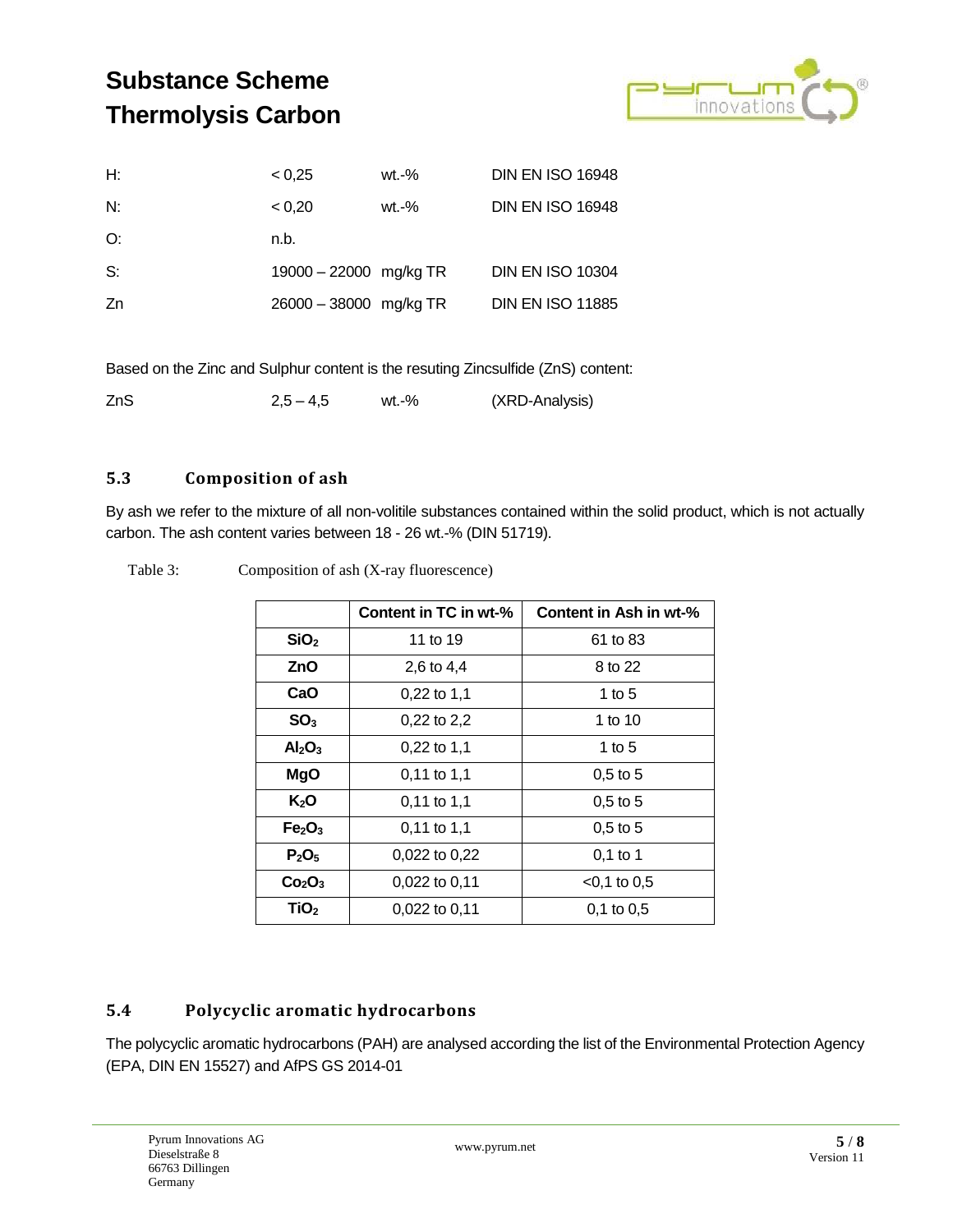

Table 4: Concentration of polycyclic aromatic hydrocarbons (PAH)

| <b>PAH</b>                     | <b>Concentration [mg/kg]</b> | <b>Norm</b>         |  |  |
|--------------------------------|------------------------------|---------------------|--|--|
| Naphthalene                    | $< 0.1 - 5.1$                | <b>DIN EN 15527</b> |  |  |
| Acenaphthylene                 | $< 0.1 - 0.1$                | <b>DIN EN 15527</b> |  |  |
| Acenaphthene                   | $< 0.1 - 0.9$                | <b>DIN EN 15527</b> |  |  |
| Fluorene                       | $< 0.1 - 1.3$                | <b>DIN EN 15527</b> |  |  |
| Phenanthrene                   | $< 0.1 - 2.2$                | <b>DIN EN 15527</b> |  |  |
| Anthracene                     | $< 0.1 - 0.8$                | <b>DIN EN 15527</b> |  |  |
| Fluoranthen                    | $< 0.1 - 0.7$                | <b>DIN EN 15527</b> |  |  |
| Pyrene                         | $< 0.1 - 1.2$                | <b>DIN EN 15527</b> |  |  |
| Benz(a)anthracene              | $< 0.1 - 0.4$                | <b>DIN EN 15527</b> |  |  |
| Chrysene                       | $< 0.1 - 0.9$                | <b>DIN EN 15527</b> |  |  |
| Benzo(b)fluoranthene           | $< 0.1 - 0.6$                | <b>DIN EN 15527</b> |  |  |
| Benzo(k)fluoranthene           | $< 0,1 - 0,1$                | <b>DIN EN 15527</b> |  |  |
| Benzo(a)pyrene                 | $< 0.1 - 0.5$                | <b>DIN EN 15527</b> |  |  |
| Dibenzo(a,h)-anthracene        | $< 0,1 - 0,1$                | <b>DIN EN 15527</b> |  |  |
| Benzo(g, h, i)perylene         | $< 0,1 - 0,7$                | <b>DIN EN 15527</b> |  |  |
| Indeno $(1, 2, 3-c, d)$ pyrene | $< 0.1 - 0.3$                | <b>DIN EN 15527</b> |  |  |
| Benzo(j)fluoranthen            | $< 0,1 - 0,2$                | AfPS GS 2014-01     |  |  |
| Benzo(e)pyren                  | $< 0.1 - 0.9$                | AfPS GS 2014-01     |  |  |

#### <span id="page-5-0"></span>**5.5 Impurity**

Water: low hygroscopicity, humidity can vary

Ash: Ash content varies between 18 - 26 wt.-%, can be recovered as valuable product.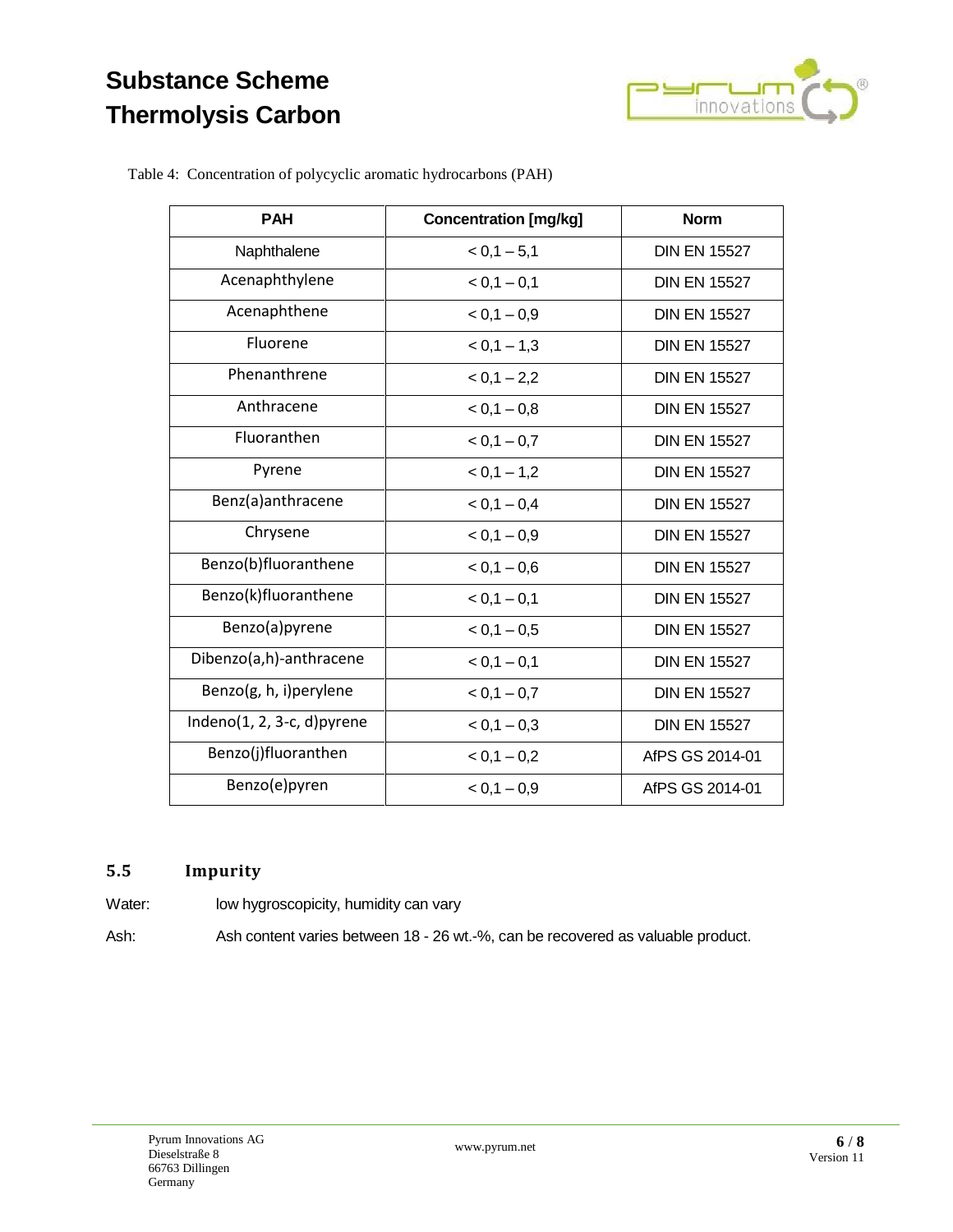

### <span id="page-6-0"></span>**6 Safety parameters of grinding thermolysis carbon**

Table 5: Characteristics of ginded carbon

| <b>Methode</b>                   | <b>Norm</b>                                | <b>Test result</b>                                                                    |                       |                   |                   |                    |  |
|----------------------------------|--------------------------------------------|---------------------------------------------------------------------------------------|-----------------------|-------------------|-------------------|--------------------|--|
| Humidity                         |                                            | 1.54 mass % at 70°C                                                                   |                       |                   |                   |                    |  |
| Smoldering temperature           | EN 50281-2-1/<br>VDI 2263, sheet 1         | 380 °C                                                                                |                       |                   |                   |                    |  |
| Calorific factor                 | VDI 2263, sheet 1                          | BZ3                                                                                   |                       |                   |                   |                    |  |
| <b>Explosion characteristics</b> | DIN EN 14034/1+2                           | Max. explosion pressure (Pmax)                                                        |                       |                   |                   | 6.5 <sub>bar</sub> |  |
|                                  |                                            | Max. rate of pressure rise<br>(dP/dt)                                                 |                       |                   |                   | 144 bar/s          |  |
|                                  |                                            | Product specific constant (Kst)                                                       |                       |                   |                   | 39 bar*m/s         |  |
| Lower explosion limit            | DIN EN 14034-3<br>and 14034/ A1, sheet 1   | 90 g/m <sup>3</sup>                                                                   |                       |                   |                   |                    |  |
| Volume resistance                | IEC 60079/32 1+2<br>and TRGS 727           | $5*104$ Qm<br>The specific resistance of the sample is low<br>(<10 $\textdegree$ Qm). |                       |                   |                   |                    |  |
| Sieve analysis*                  | DIN 66 165/1+2                             | Average value<br>Mean particle diameter                                               |                       |                   |                   | 49 µm<br>57 µm     |  |
|                                  |                                            | $0 - 63$<br>μm                                                                        | $63 -$<br>$125 \mu m$ | $125 -$<br>250 µm | $250 -$<br>500 µm | > 500<br>μm        |  |
|                                  |                                            | 73.4%                                                                                 | 22.2%                 | 4.4%              | 0.0%              | 0.0%               |  |
| Minimum ignition energy          | <b>DIN EN 13821</b>                        | 1000 mJ                                                                               |                       |                   |                   |                    |  |
| Ignition temperature             | DIN EN 50 281-1-2 and VDI<br>2263, sheet 1 | >600 °C                                                                               |                       |                   |                   |                    |  |

\* refers to milled thermolysis carbon